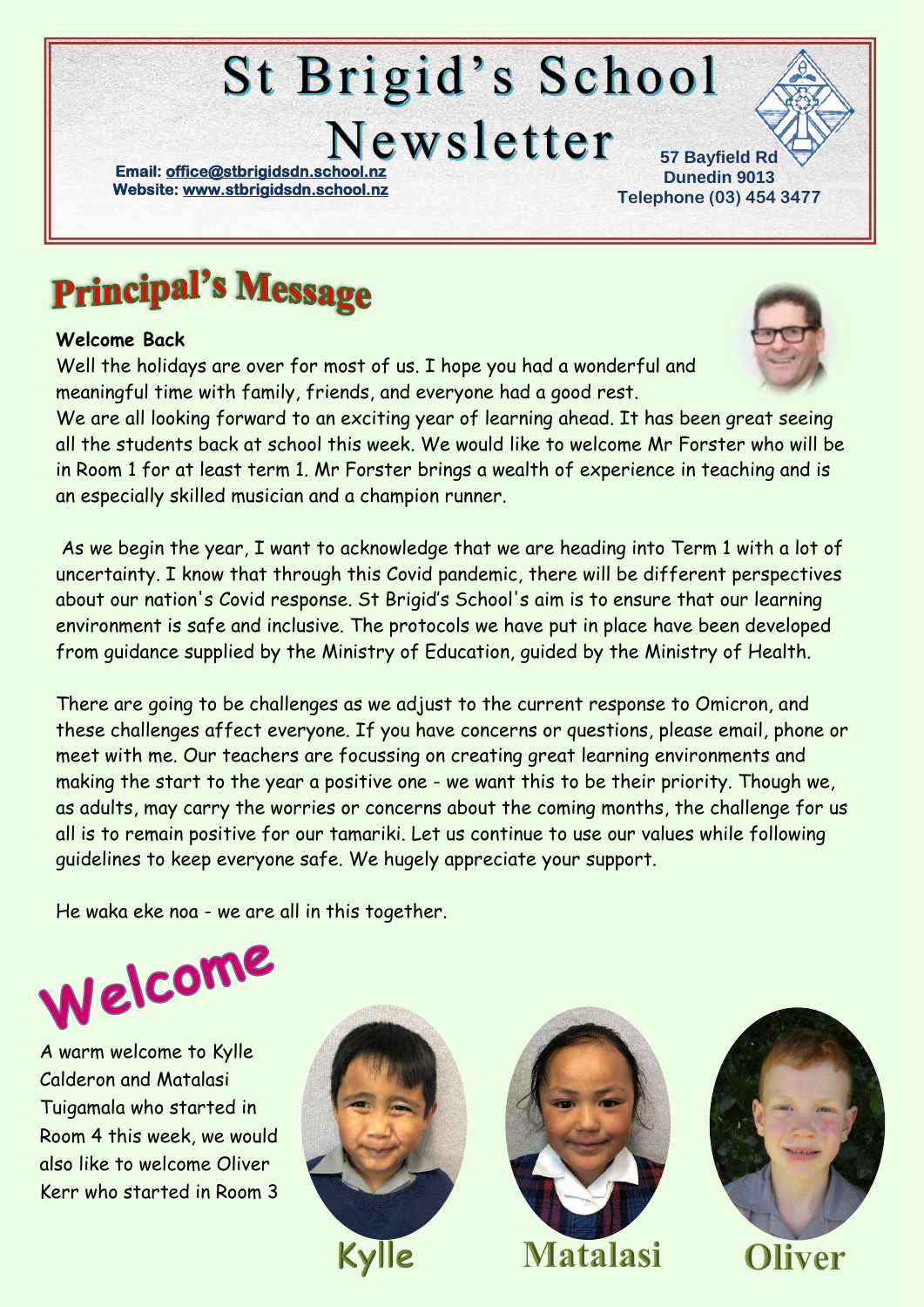#### 2022- Class Organisation - Teachers

**Room 4:** New Entrants & Year 1

– Miss Wassell (Monday – Thursday) & Mrs Chisholm (Friday)

**Room 3:** Years 2 & 3

– Miss Charleson

**Room 2:** Years 3 & 4

– Mrs van der Hilst (Monday all day, Tuesday, Wednesday & Thursday mornings) & Mr Pozniak (Tuesday, Wednesday, Thursday afternoons & Friday all day)

**Room 1:** Year 5 & 6:

– Mr Forster (Monday – Thursday) & Mrs Idour (Friday)

#### Values Awards

Our St Brigid's School Values are very important to us. By living these Values every day we are living the way that Jesus wants us to live and act.

This term we are focusing on **Te Tapu o te Tangata – Respect.** 

#### **St Brigid's House Groups**

The first draw will be next week Wednesday 16 February.

### **School Assemblies**

**Because of the current Covid restrictions there will be no school assemblies until further notice.**

#### Sickness

f your child is feeling unwell please keep them at home. It would be prudent for your child to have a Covid test and keep them at home until you receive notification. If your child has experienced vomiting or diarrhoea they should not be back at school for 48 hours following their last episode.

#### Kapa Haka:

We are excited to begin our new Kapa Haka programme next week with Patrick Sefo-Cloughley from Kavanagh College. This is part of the Kāhui Ako initiative that all of the Catholic Primary Schools are involved in. Mr Sefo-Cloughley will be taking the programme every Friday afternoon across the whole school.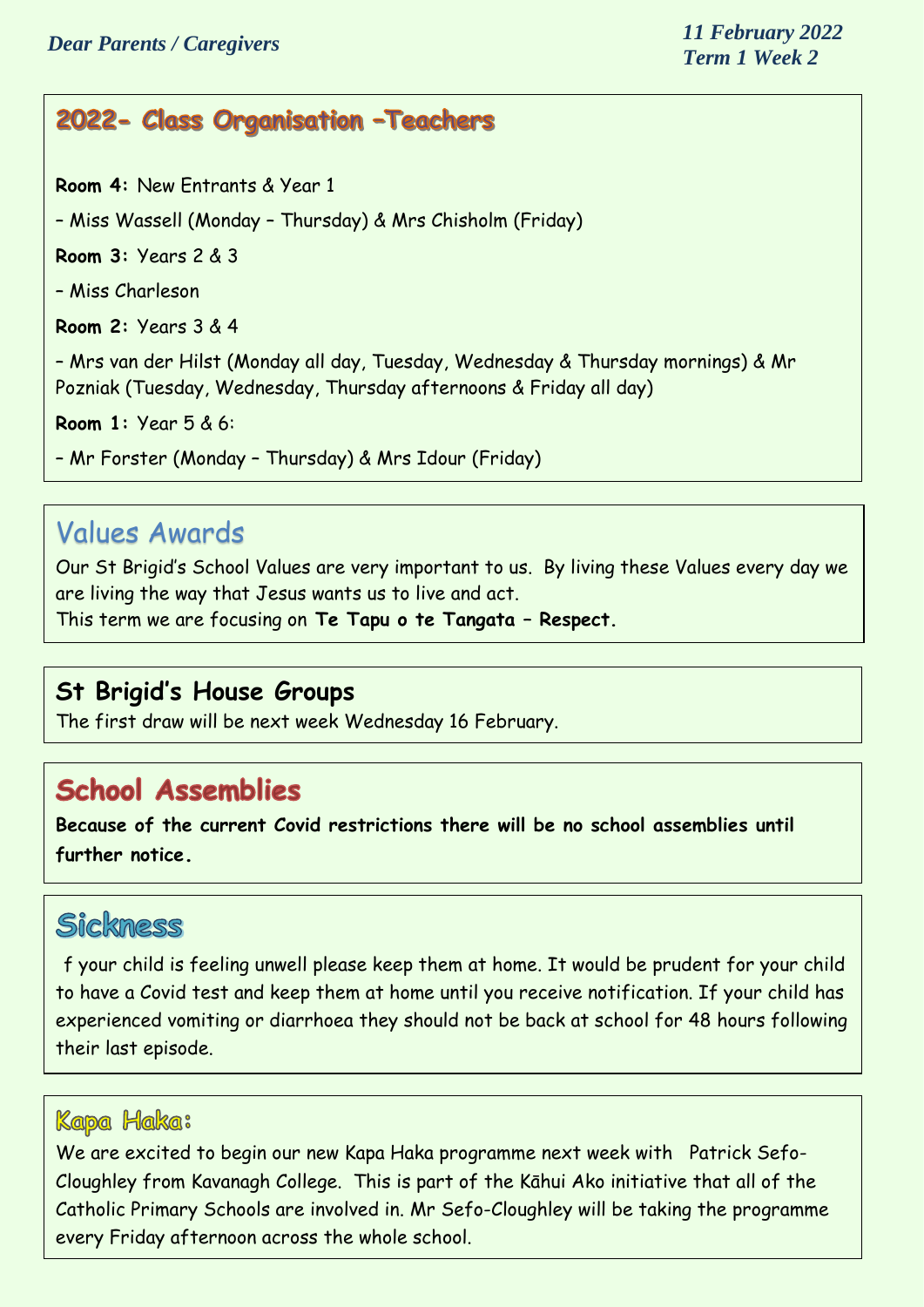### **Some important Reminders**

- Children should not be at school before 8.30 am but it is important that they are here before 9am.
- Children should also be picked up by 3.15pm as we cannot guarantee supervision outside of these morning and afternoon hours.
- Alternatively, you are able to book in for, our onsite Before or After School Care Programme.<https://magicchildcare.co.nz/>
- Absences: If your child is going to be absent please ring the office prior to 9:am or leave a message on the answerphone. You can send an absence on the school app or email the office [office@stbrigidsdn.school.nz](mailto:office@stbrigidsdn.school.nz)
- **Morning Tea-11:00-11:20**
- Lunch Time 12:30 -1:30 ( Children eat lunch at 1:10)
- School Finishes at 3:00pm
- Safety -Covid Please refer to our previous Covid updates which have been posted on our Facebook page.
- Vehicles are not permitted to use the driveway between 8:30-9:15am and 2:45and 3:15pm.
- Newsletters are sent via email every Friday and are also are available on our website and Facebook page.
- Uniforms: A reminder that children will be wearing their summer uniforms for Term 1. Wide brimmed navy blue sunhats are compulsory in Term 1 for all children. Please check that all uniform items are clearly marked.
- Remember that water bottles are a great idea for children it's important they are named.
- Sunscreen: please ensure you have applied sunscreen to your child before they arrive at school. We recommend an SP50+.
- Office hours Moira our office manager is in the office from 8:30am 12:30pm.

## **Facebook and School Email**

Please check that you are a member of our St Brigid's School Dunedin (Official) Facebook Page<https://www.facebook.com/groups/1568584149837502>which is our private group and that you are following our Public St Brigid's School Page:

<https://www.facebook.com/stbrigidsdunedin> as we often post important information on these pages (especially our official one) that can sometimes be time sensitive such as google forms for sports, lunch orders etc that are often closed at a certain time.

This is the best way to get school information out to everyone quickly. We also email information regularly, newsletters etc so please email [office@stbrigidsdn.school.nz](mailto:office@stbrigidsdn.school.nz) to update your details if you have not been receiving these.

**Parish School Mass** will be held on Sunday 20th February at 9.30am at St Patrick's. We look forward to seeing you all there!

**School Bank Account Details** (*Please ensure you deposit money into the correct account)*

**Board of Trustees - School Account**: 06 0942 0045712 00

**PTA – Fundraising Account**: 03 1732 0001257 00